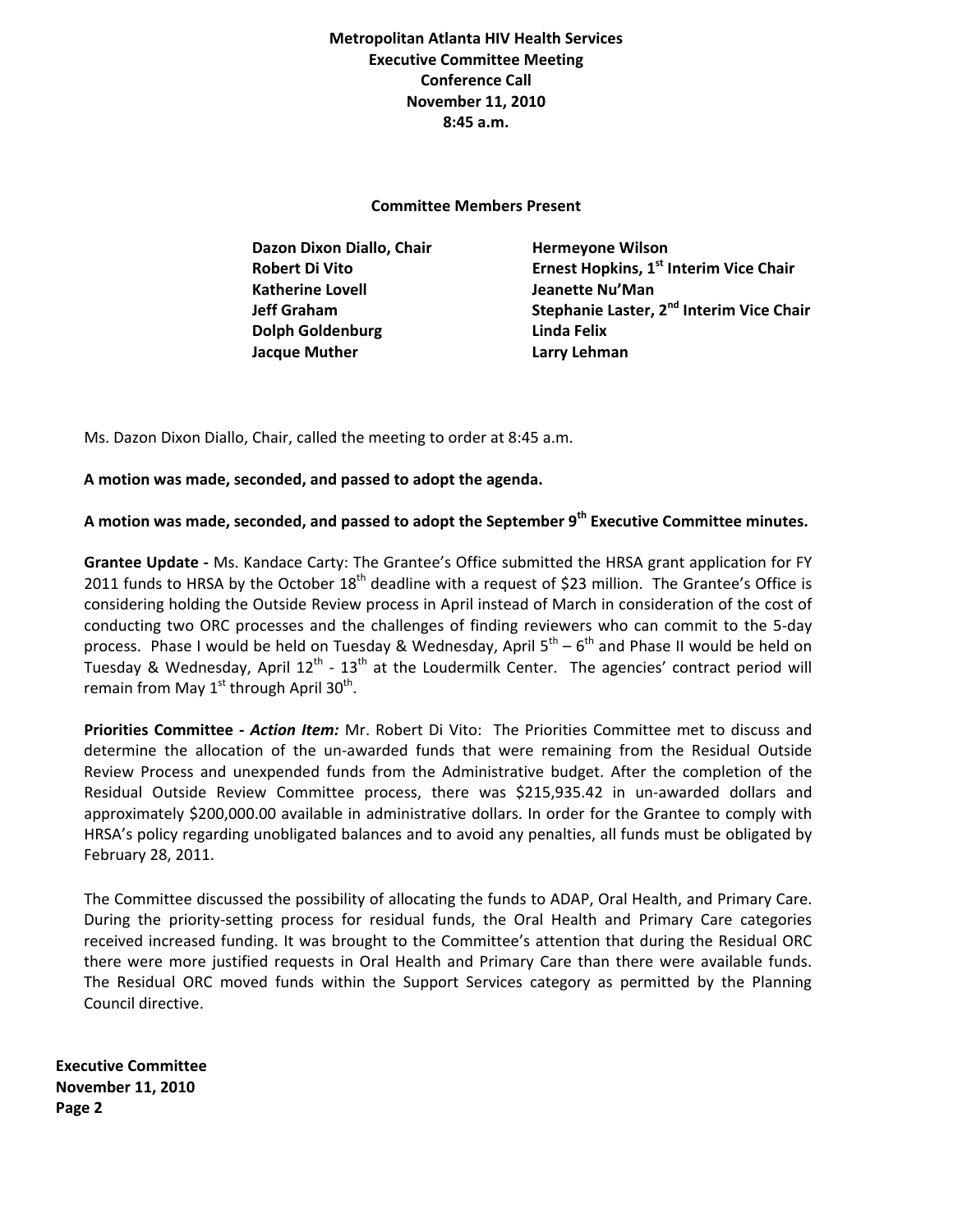The Priorities Committee voted to recommend that the \$415,935.42 of unallocated funds be allocated to the State ADAP category.

## **Discussion**

A Committee member had several concerns regarding the contracting process between the Grantee's Office, Grady IDP, and DCH. In previous years, the Grantee has contracted with Grady IDP for ADAP medications. However, as of January 1, 2011 Grady will become an AMDP site and their contracting process with DCH will change. The Committee requested the Grantee to confirm if DCH will be able to enroll new patients if the ADAP is given more funds and to determine if Grady IDP will be able to continue its contract with the State. Ms. Carty will speak with Mary Basil from the DCH and determine if they will be able to contract with Grady IDP to expend funds by HRSA's deadline.

**A motion was made and seconded that any excess funding that the Grantee identifies as available** funding will be allocated to support the State ADAP Program. The motion carried. Yes: 8 No: 1

**AAOI Evaluation Update: Jeanette Nu'Man ‐**  The results of the 2010 AAOI Evaluation update was presented to the Committee. (See attachment)

## **Committee Updates**

**Assessment Committee:** Jeanette Nu'Man ‐ The Committee met on Wednesday November 3rd to review the results of the Unmet Need workshop held at the Loudermilk Center on June 7, 2010. The Committee will continue to develop strategies, which identify populations and communities with disparate health outcomes, develop, and implement strategies to increase access to health services and related support services. The Committee is also seeking to generate strategies to increase access to HIV health services and related support services by identifying and collecting data to articulate the location and demographic profile of individuals in the Atlanta EMA living with HIV experiencing disparate health outcomes and to develop several recommendations for getting individuals into care. The Assessment Committee will provide more information at the Executive Committee meeting in January.

**Comprehensive Planning Committee:** Katherine Lovell ‐ The Committee met on Wednesday, November  $10<sup>th</sup>$ . The Committee reviewed and updated all Committees work plans. The Comprehensive Planning Committee will meet in December to work on the 2011 work plan.

**Council Procedures Committee:** Larry Lehman ‐ The Committee will meet on December 8th to review the work plan templates. The templates will be e-mailed to all Committee Chairs.

**HOPWA Committee:** Dolph Goldenburg ‐ The Committee met for the first time in October with City of Atlanta and will meet in January.

**Membership Committee:** Hermeyone Wilson ‐ The New Membership Orientation will be held on December  $9<sup>th</sup>$  at the Loudermilk Center from 9:00 a.m.  $-$  2:00 p.m. The Membership Committee will use "Planning 101" as the guide to conduct the new membership Orientation. Ms. Wilson will e‐mail a copy of "Planning 101" to Committee chairs to review for comment.

**Executive Committee November 11, 2010 Page 3**